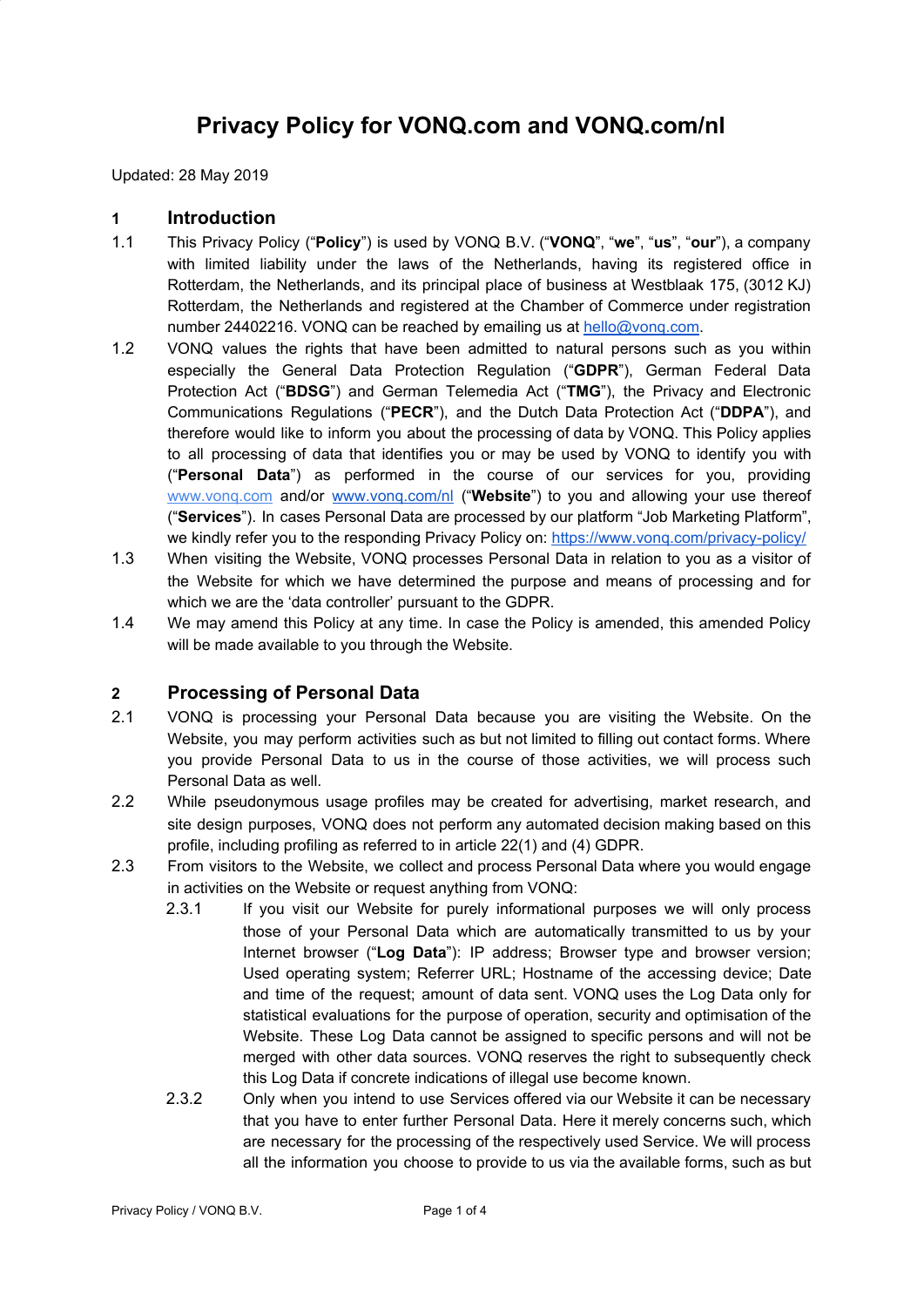not limited to your name, company, further contact details and comments or questions.

- 2.4 The above-stated information is not mandatory and not necessary to enter into an agreement with us. Should you choose not to provide this information, we may not be able to offer you the Website as intended. We collect this Personal Data by asking you to provide us with them.
- 2.5 Apart from the above-stated list, we collect and process Personal Data such as your IP address, as collected via cookies and similar techniques (please be referred to article 5) automatically. This is not mandatory and not necessary to enter into an agreement with us. Should you choose not to provide this information, we may not be able to offer you the Website as intended.
- 2.6 VONQ anonymises parts of the Personal Data, which means we transform the Personal Data into data that can no longer be attributed to a natural person. We call this data 'Non-Personal Data'. VONQ hereby reserves the right to store Non-Personal Data for the purposes as referred to in the Policy, in specific article 3, and as long as we find to be necessary.

## **3 Purposes of processing Personal Data and legal basis thereof**

- 3.1 Personal Data is collected and processed by VONQ for the following purposes:
	- 3.1.1 Providing the Website and Services to you;
	- 3.1.2 Analysing the effectiveness of the Services and Website;
	- 3.1.3 Allowing you to contact VONQ and allowing VONQ to respond to your request;
	- 3.1.4 Analysing the use of the Services and Website;
	- 3.1.5 Analysing Personal Data to improve the Services and Website;
	- 3.1.6 Promoting the use of our Services and Website;
	- 3.1.7 Improving the Services and Website.
- 3.2 VONQ processes Personal Data on the following legal basis:
	- 3.2.1 You have given consent to the processing of your personal data for one or more specific purposes;
	- 3.2.2 VONQ's legitimate interest to maintain and monitor the performance of the Website and to constantly look to improve the site and the Services it offers to our users;
	- 3.2.3 VONQ's processing is necessary for the performance of a contract with you or the steps prior to entering into a contract with you.

### **4 Retention times**

- 4.1 We store your Personal Data as long as necessary to perform the purposes of processing as stated in the Policy. In addition, the following specific retention times apply.
- 4.2 IP addresses are anonymised immediately, with an encrypted transferred copy of the IP addresses kept for a week, for backup purposes. Other action may require us to keep your data for longer, for example when you download our content, such as a whitepaper or contact us through the Website.
- 4.3 If you apply to our jobs, we use the services and products of SmartRecruiters Inc. We kindly refer you to their [privacy](https://www.smartrecruiters.com/legal/candidate-privacy-policy/) policy.

### **5 Cookies and Google Analytics**

5.1 As stated above, VONQ collects Personal Data automatically via cookies and similar techniques. These are small data files placed and stored on your internet browser on your computer to serve as an identifier, to navigate through the Website, and to enable certain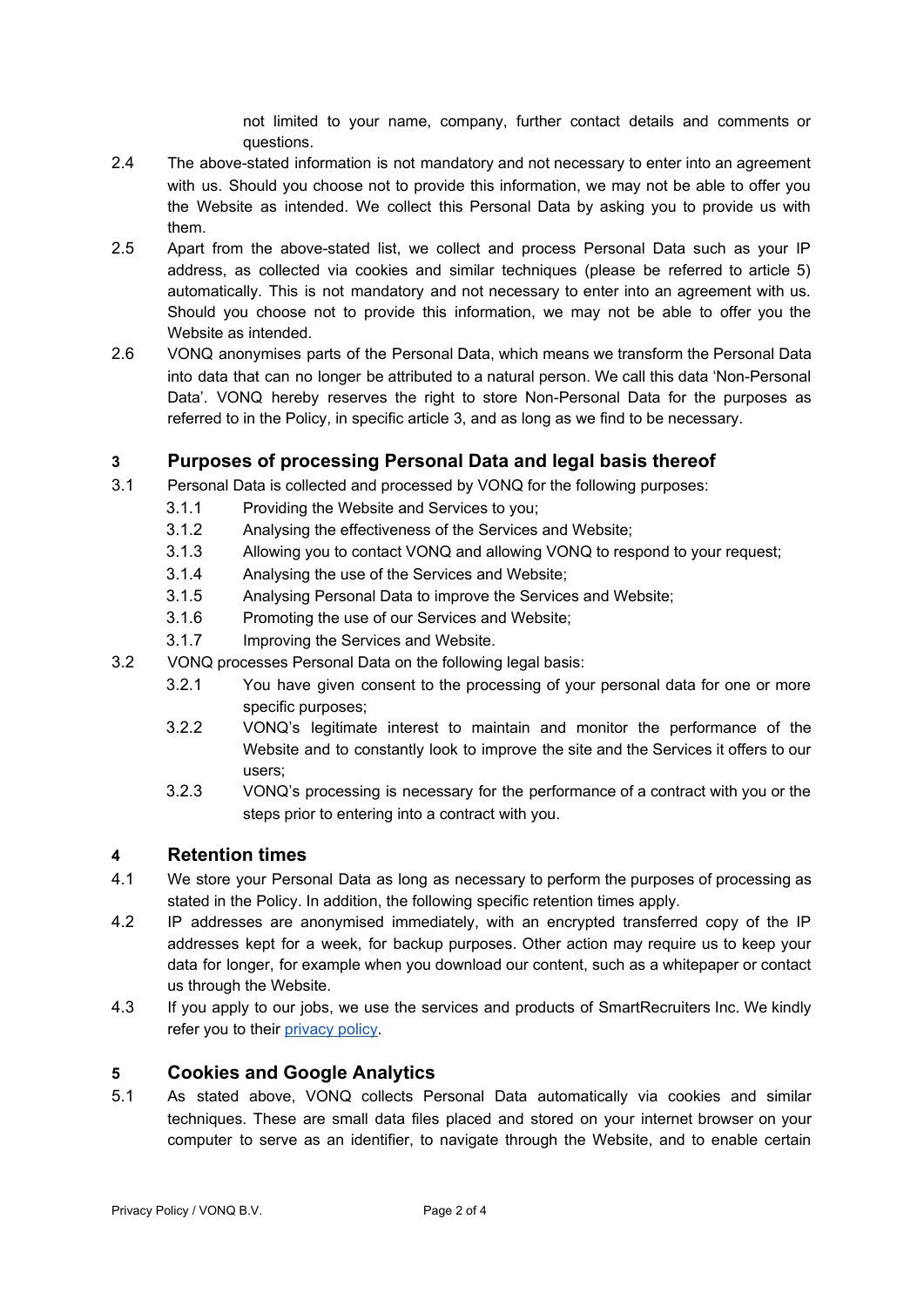features of the Website. These do not damage your computer and contain no harmful software.

5.2 Our Cookie Policy may be read at: https://www.vong.com/privacy-policy/

#### **6 E-mail**

- 6.1 You may provide your email address to VONQ via the Website. This data is used with your consent to contact you in the most optimal way and to perform the activities you have requested. For example, to inform you about tips on the latest job marketing developments.
- 6.2 Further to the above-stated e-mails, VONQ may contact you to further promote VONQ and its brands, products, and services. Where necessary, we will obtain your consent prior to sending these emails. Every e-mail offers you the possibility to withdraw consent and opt-out of emails from VONQ.

### **7 Recipients of Personal Data**

- 7.1 When such is necessary to perform our Services to you and the company you are applying to, we may transfer Personal Data to our processors. Processors shall always act and process Personal Data on behalf of VONQ and the instructions we provide them with. These may include:
	- 7.1.1 Cookie Consent for our cookie popup (UK based);
	- 7.1.2 Facebook tracking code (US based company, part of EU-US [Privacy](https://www.privacyshield.gov/participant?id=a2zt0000000GnywAAC&status=Active) Shield);
	- 7.1.3 LinkedIn tracking code (US based company, part of EU-US [Privacy](https://www.privacyshield.gov/participant?id=a2zt0000000L0UZAA0&status=Active) Shield);
	- 7.1.4 Hotjar tracking code (Malta based);
	- 7.1.5 Intercom for the Website chat function (US based company, part of EU-US [Privacy](https://www.privacyshield.gov/participant?id=a2zt0000000TNQvAAO&status=Active) [Shield\)](https://www.privacyshield.gov/participant?id=a2zt0000000TNQvAAO&status=Active);
	- 7.1.6 Pardot, part of Salesforce, for marketing (US based company, part of EU-US [Privacy](https://www.privacyshield.gov/participant?id=a2zt0000000KzLyAAK&status=Active) Shield).
	- 7.1.7 Prolocation Server hosting provider (Dutch company);
	- 7.1.8 Google for retargeting (US based company, part of EU-U.S. **[Privacy](https://www.privacyshield.gov/participant?id=a2zt000000001L5AAI&status=Active) Shield)**;
- 7.2 When such is necessary to perform the Services, we will provide the Personal Data to affiliated companies of VONQ. These companies are:
	- 7.2.1 VONQ GmbH, Georg-Glock-Straße 8, 40474 Düsseldorf, Germany.
	- 7.2.2 VONQ UK Ltd., 1 Burwood Place, London W2 2UT, United Kingdom.

### **8 Security**

- 8.1 VONQ ensures that it has taken all measures as stated in article 32 GDPR, meaning that, considering the state of the art, the costs of implementation and the nature, scope, context and purposes of Processing as well as the risk of varying likelihood and severity for the rights and freedoms of natural persons, VONQ has implemented appropriate technical and organisational measures to ensure a level of security appropriate to the risk, including, among others, as appropriate:
	- 8.1.1 the pseudonymisation and encryption of personal data;
	- 8.1.2 the ability to ensure the ongoing confidentiality, integrity, availability and resilience of processing systems and services;
	- 8.1.3 the ability to restore the availability and access to personal data in a timely manner in the event of a physical or technical incident;
	- 8.1.4 a process for regularly testing, assessing and evaluating the effectiveness of technical and organisational measures for ensuring the security of the processing.
- 8.2 Should any Personal Data breach occur and result in a high risk to your rights and freedoms, we will communicate this to you without undue delay.